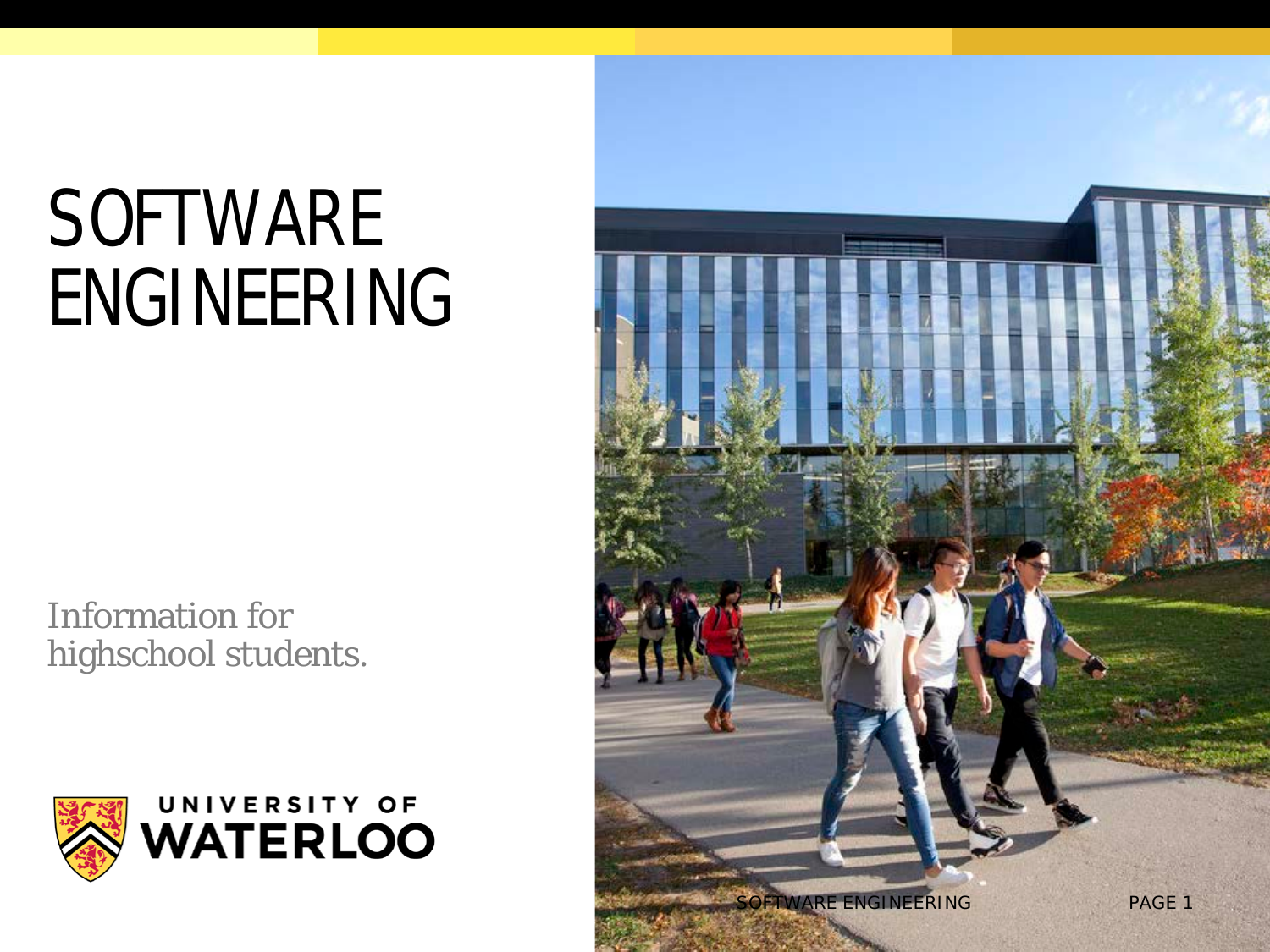#### What is Software Engineering? The application of  $\leq$  science  $\geq$  to software dev.  $\left\{ \begin{array}{c} \text{math} \\ \text{science} \\ \text{engineering} \end{array} \right\}$ science engineering

**Multi-person** development of **multi-version** software.

Faculty of *Engineering*

A **collaboration** between ECE and CS

Faculty of *Mathematics*

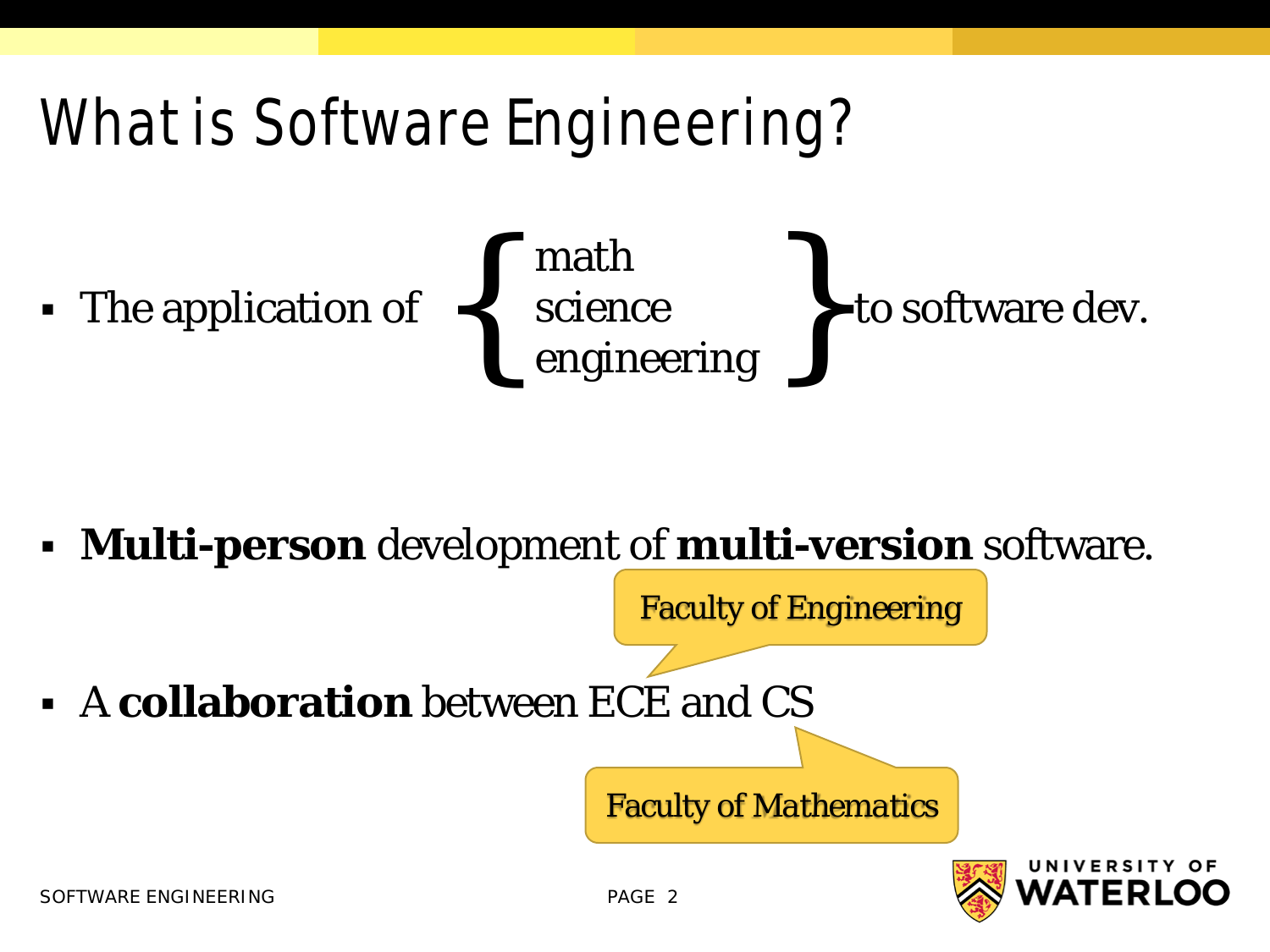## Software Engineering is Collaboration

#### **ECE**

- Electrical & Computer Eng.
- Faculty of *Engineering*
- $\bullet$  90+ profs
- Largest ECE dept. in Canada
- Computers are electronic devices
- Teaches half of SE courses

#### **CS**

- Computer Science
- Faculty of *Mathematics*
- $\bullet$  80+ profs
- #1 in Canada [US News 2016]
- Computation is a way of thinking
- Teaches half of SE courses

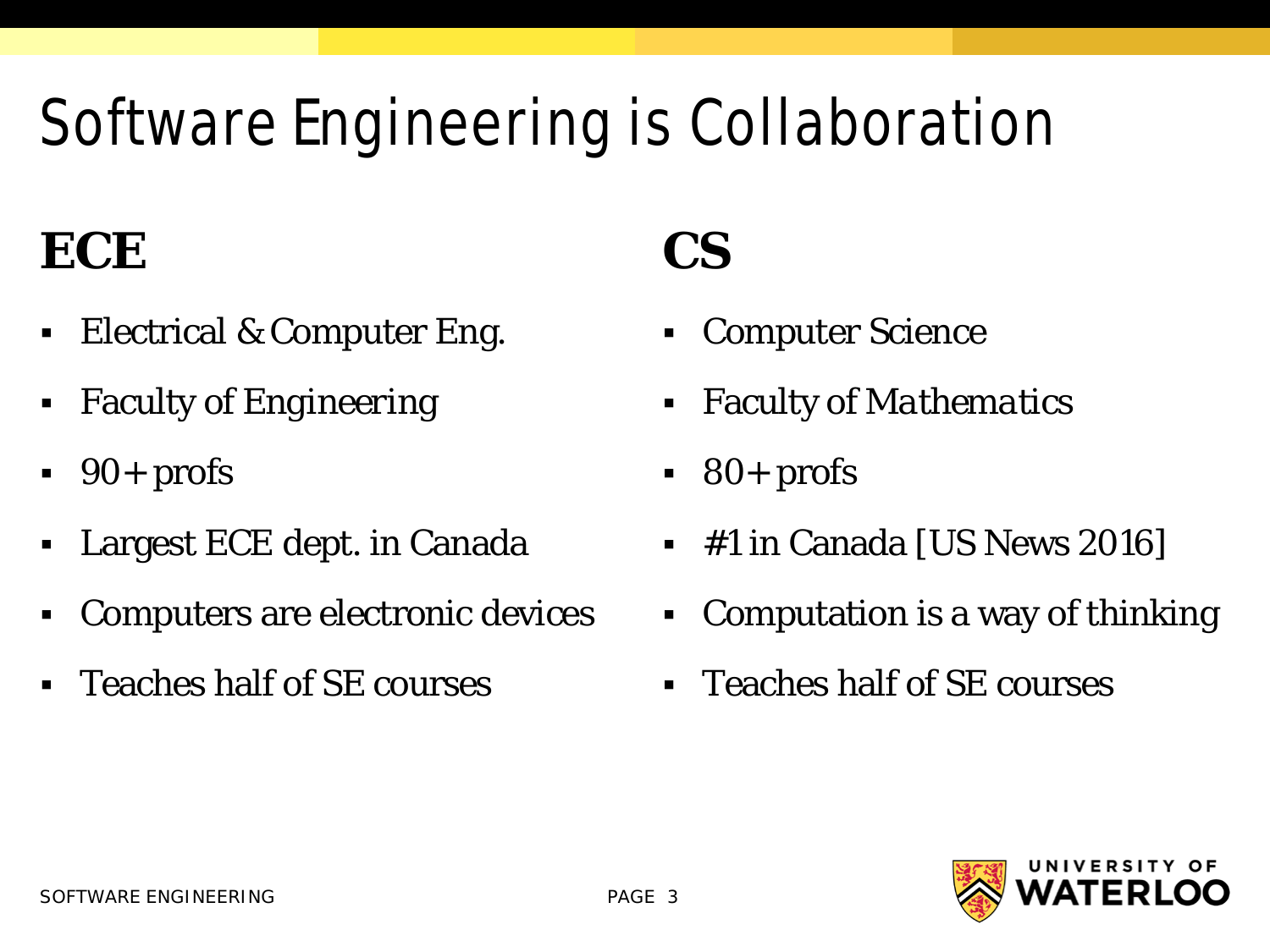## Why Waterloo?

- *Employment*
	- Largest **co-op program** in the world
	- Graduate with **24 months** of work experience
	- All **major tech companies** hire at Waterloo
- *Rankings*
	- Most **Innovative** University [Macleans 2020, 28 years in a row]
	- **Top 50** in the world [Times Higher Education 2019]
	- **#1** in the world for student-employer connections [QS Rankings '19]

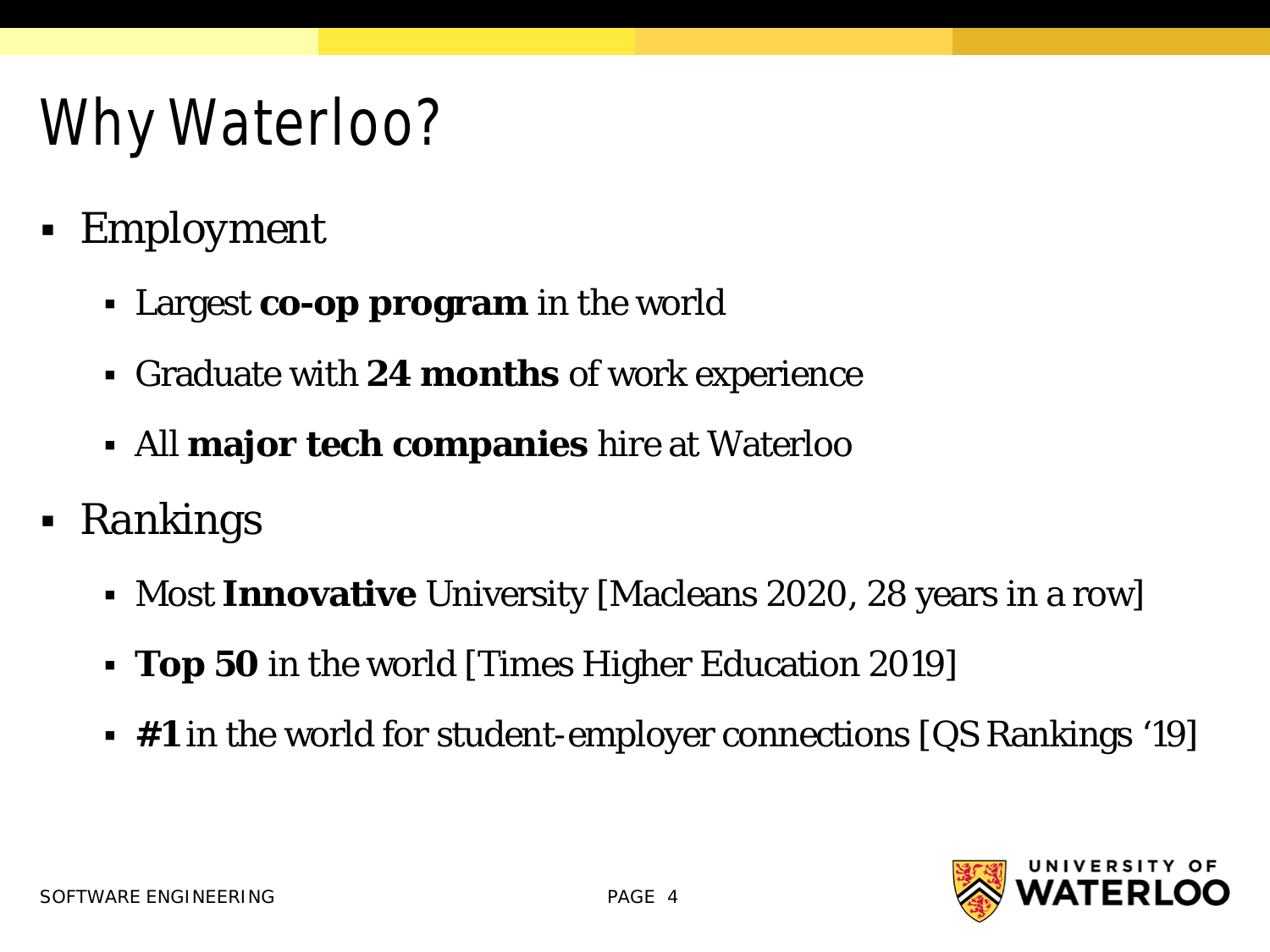## Waterloo Co-op: Alternate Work + Study

- $\bullet$  6 x 4-month work terms = 24 months of co-op work
- $\bullet$  8 x 4-month study terms = 32 months of school
- $\blacksquare$  4 years + 8 months to graduate

| Year 1       |   |           | Year 2                  |       |  | Year 3       |   |       | Year 4 |      |           | Year 5    |           |
|--------------|---|-----------|-------------------------|-------|--|--------------|---|-------|--------|------|-----------|-----------|-----------|
| F            | W |           | $\mathbf{F}$            | W     |  | $\mathbf{F}$ | W |       | F      | W    |           |           | W         |
| $\mathbf{C}$ |   | <b>WT</b> | $\overline{\mathbf{S}}$ | WT ST |  | WT ST        |   | WT ST |        | WT . | <b>ST</b> | <b>WT</b> | <b>ST</b> |

- Salary ranges from \$18/hour to \$40/hour
- [https://uwaterloo.ca/co-operative-education/about-co](https://uwaterloo.ca/co-operative-education/about-co-op/co-op-earnings)op/co-op-earnings

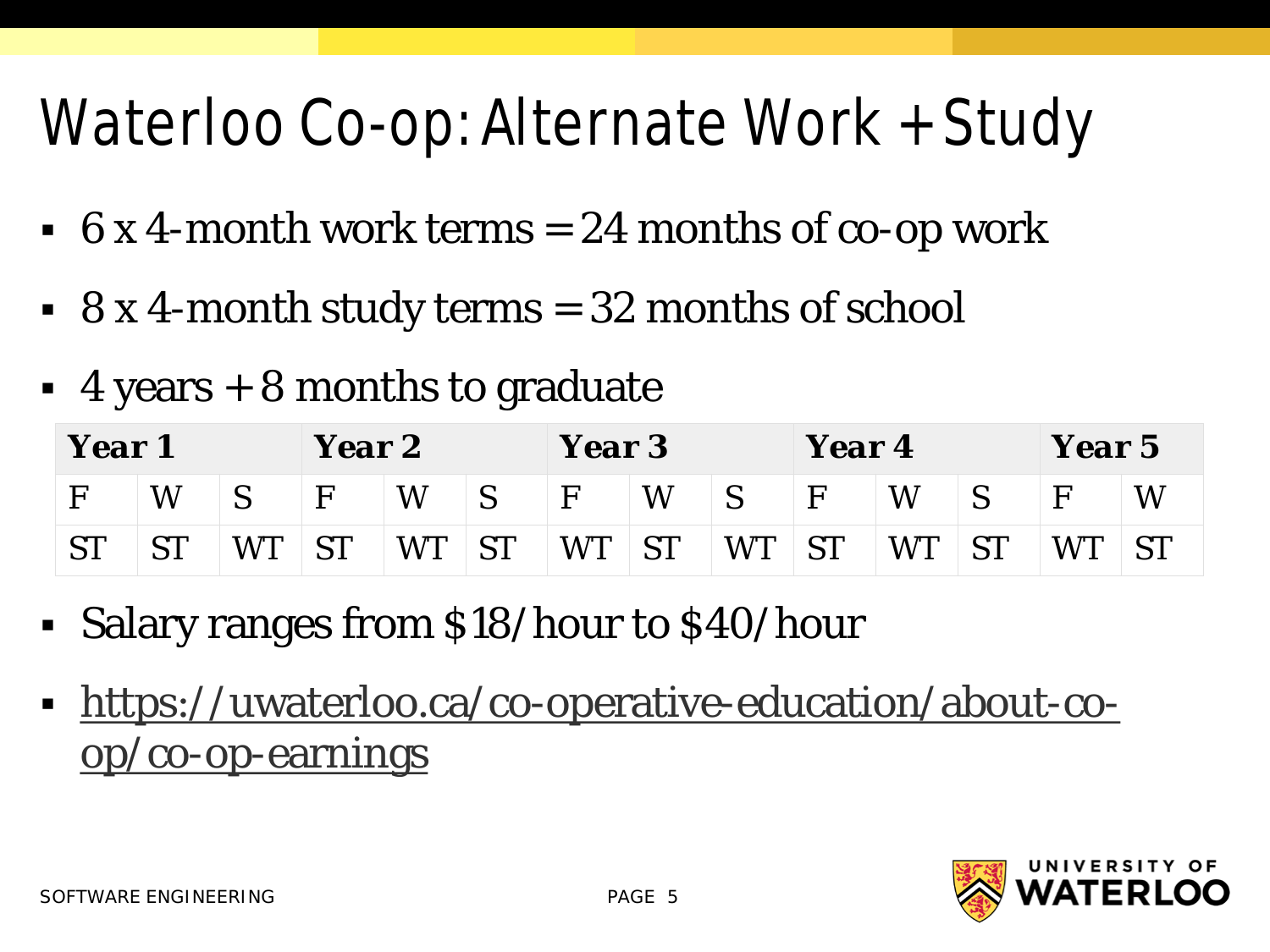## Other Programs to Consider

All programs have great employment outcomes!

#### **Faculty of Engineering**

- Computer Engineering
- **Electrical Engineering**
- **Mechatronics** 
	- Robots, embedded systems
- Management Engineering
	- User interfaces, Databases
- Systems Design Engineering
	- User interfaces

#### **Faculty of Mathematics**

- Computer Science
- **Data Science** 
	- BCS Data Science
	- BMath Data Science

We will discuss *Computer Engineering*  and *Computer Science*  in more detail.

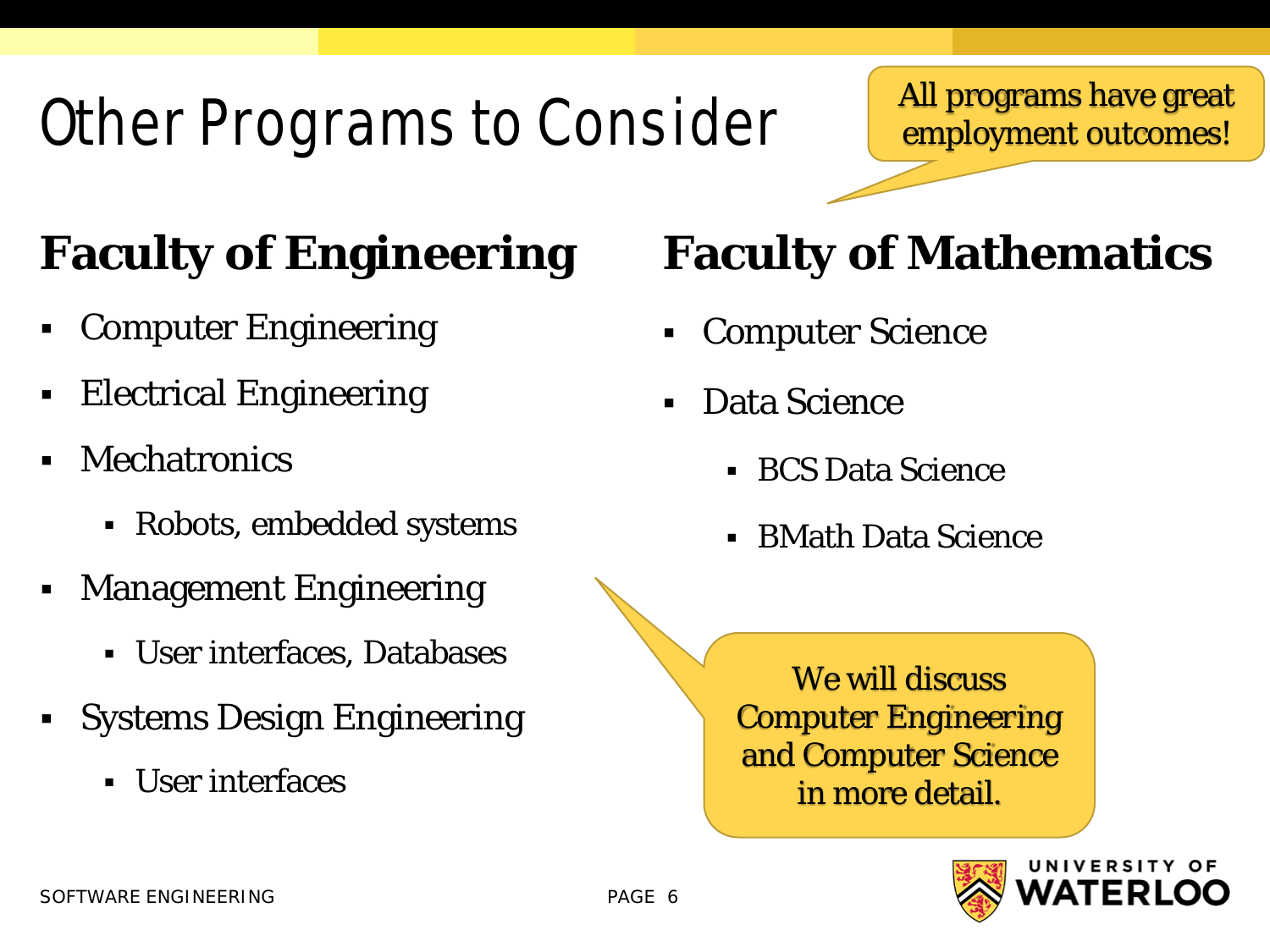# Why Software Engineering? True stories of True stories of SE.

#### **Because you** *like:*

- Software
- Engineering
- Math
- Science
- Hardware/Circuits
- *Teamwork*
- *Open-ended design challenges*

#### **But please not …**

- "I really wanted to do Electrical Engineering, but my uncle thought SE was more prestigious."
- "I didn't know what SE was … I just applied because it was hard to get in to."
- "I don't like teamwork, science, circuits, open-ended design challenges, etc."

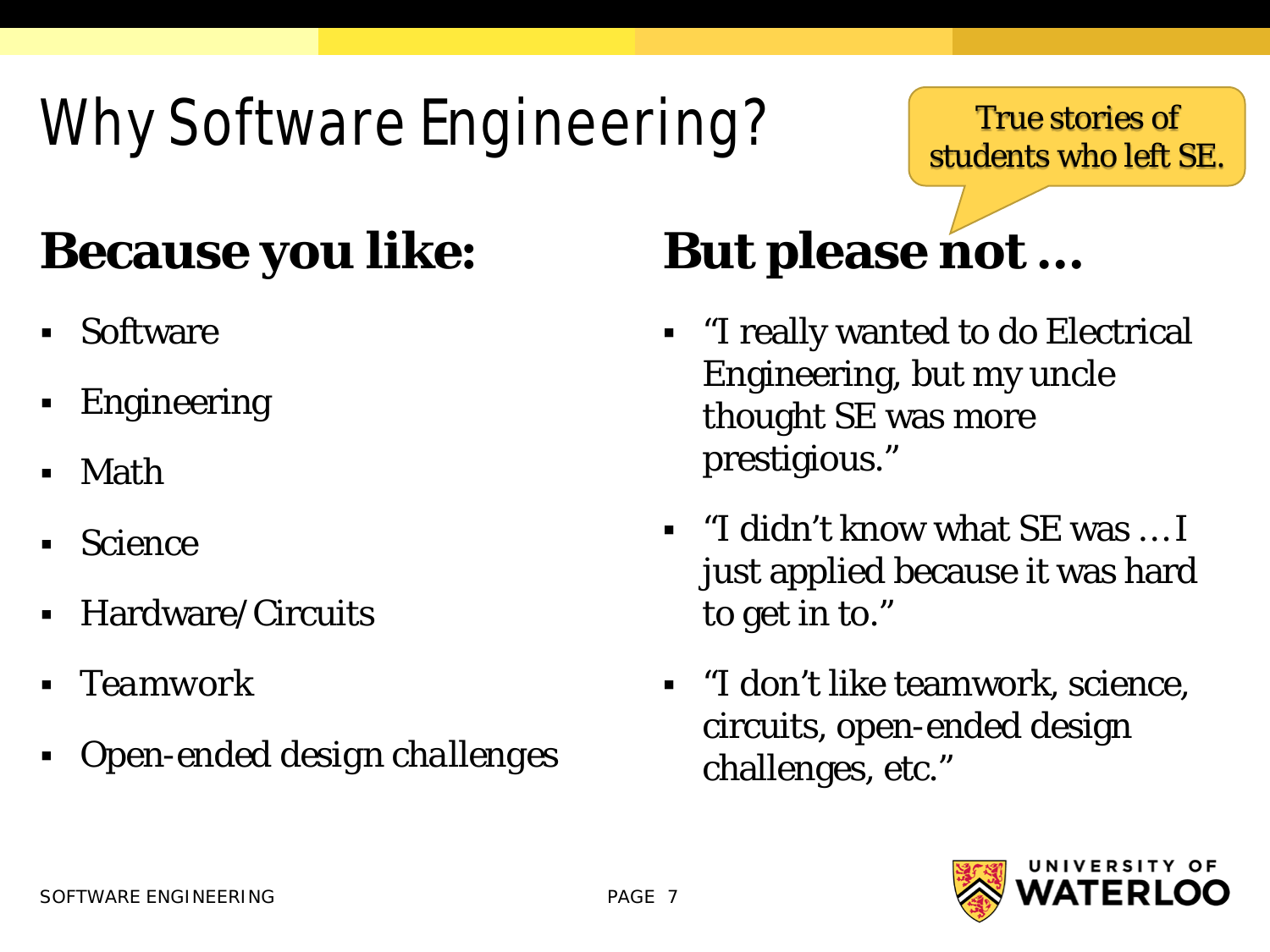## What's in First Year SE?

#### **Like all Engineering:**

- Algebra
- Calculus
- Physics
- Professional Practice

#### **Discipline-Specific:**

- CS137 Programming in C
- CS138 Programming in C++
- ECE124 Digital Circuits
- ECE140 Analog Circuits
- MATH135 Proofs

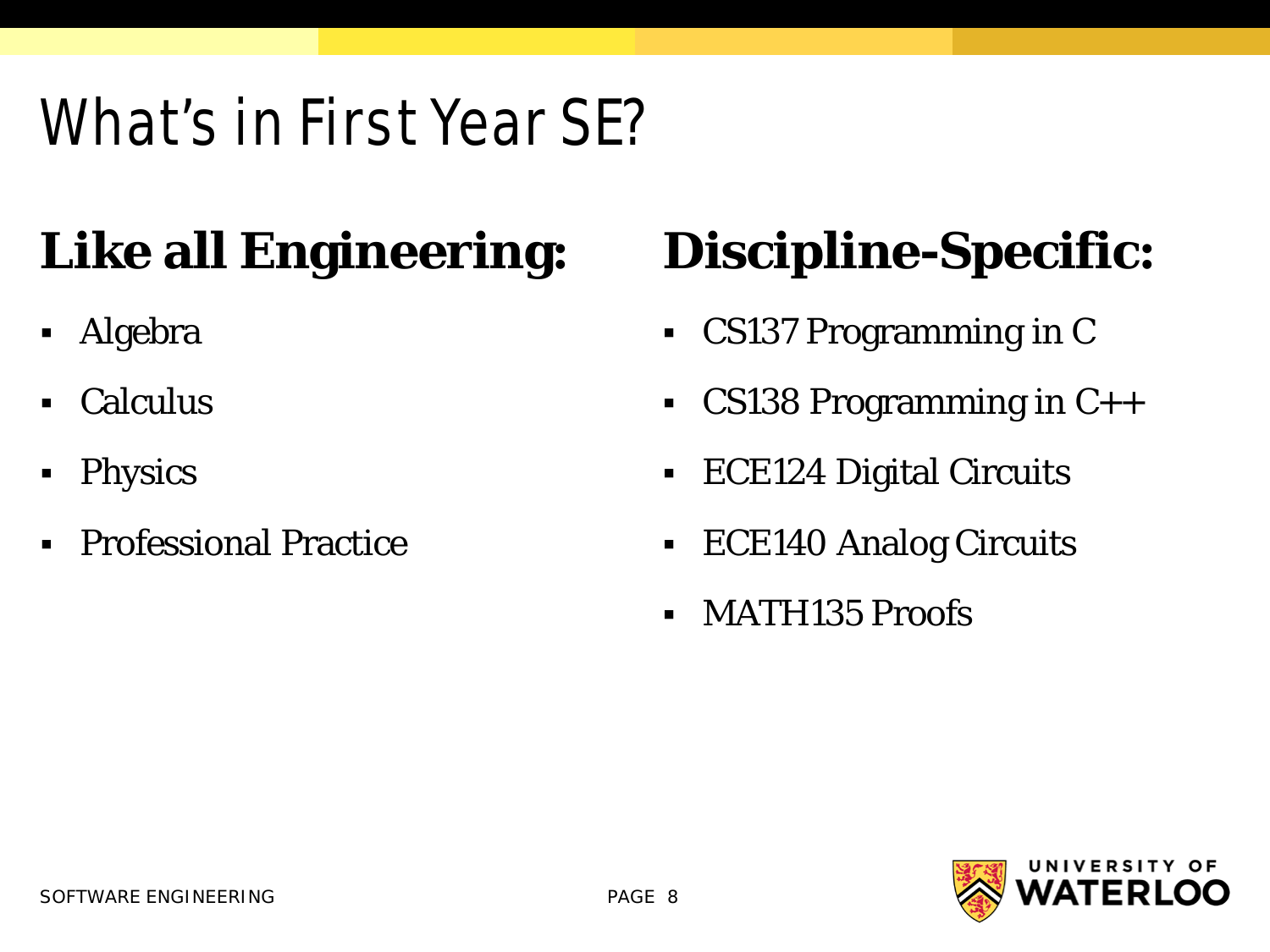## Curriculum Comparison: SE + Computer Eng.

|                  |                                             |                | <b>Software Eng.   Computer Eng.</b> |  |
|------------------|---------------------------------------------|----------------|--------------------------------------|--|
|                  | <b>Math</b>                                 | 8              | 8                                    |  |
|                  | <b>Science</b>                              | $\overline{5}$ | $\overline{5}$                       |  |
| <b>Similar</b>   | Professional                                | 3              | 3                                    |  |
|                  | <b>Capstone Project</b>                     | 3              | $\overline{2}$                       |  |
|                  | <b>Electives</b>                            | $\overline{7}$ | 8                                    |  |
|                  |                                             |                |                                      |  |
|                  | <b>Software</b>                             | 15             | 8                                    |  |
| <b>Different</b> | Hardware / Circuits                         | 3              | 8                                    |  |
|                  | <b>Controls</b>                             | 1              | 3                                    |  |
|                  | <b>How to make</b><br>robots/machines move. |                | UNIVERSITY OF<br><b>N-3 / X-37</b>   |  |

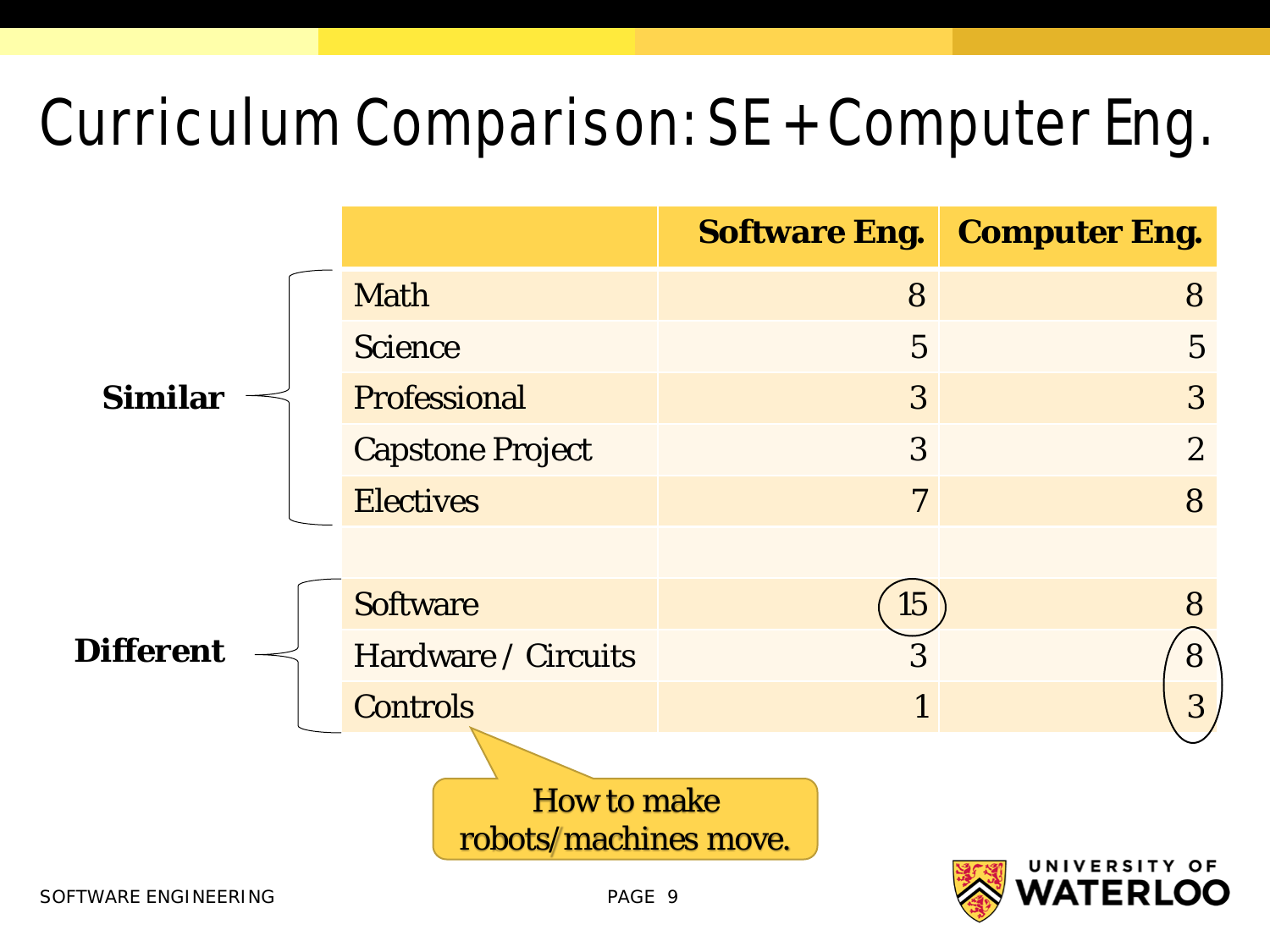## Software Topics in SE + CE Curricula

#### **In Both SE + CE**

- Programming
- Algorithms + Data Structures
- Operating Systems
- **Databases**
- **Networks**
- **Compilers**
- Parallel Programming

#### **Extra in SE**

- Human-Computer Interaction
- Software Requirements
- **Software Design & Architecture**
- Software Testing

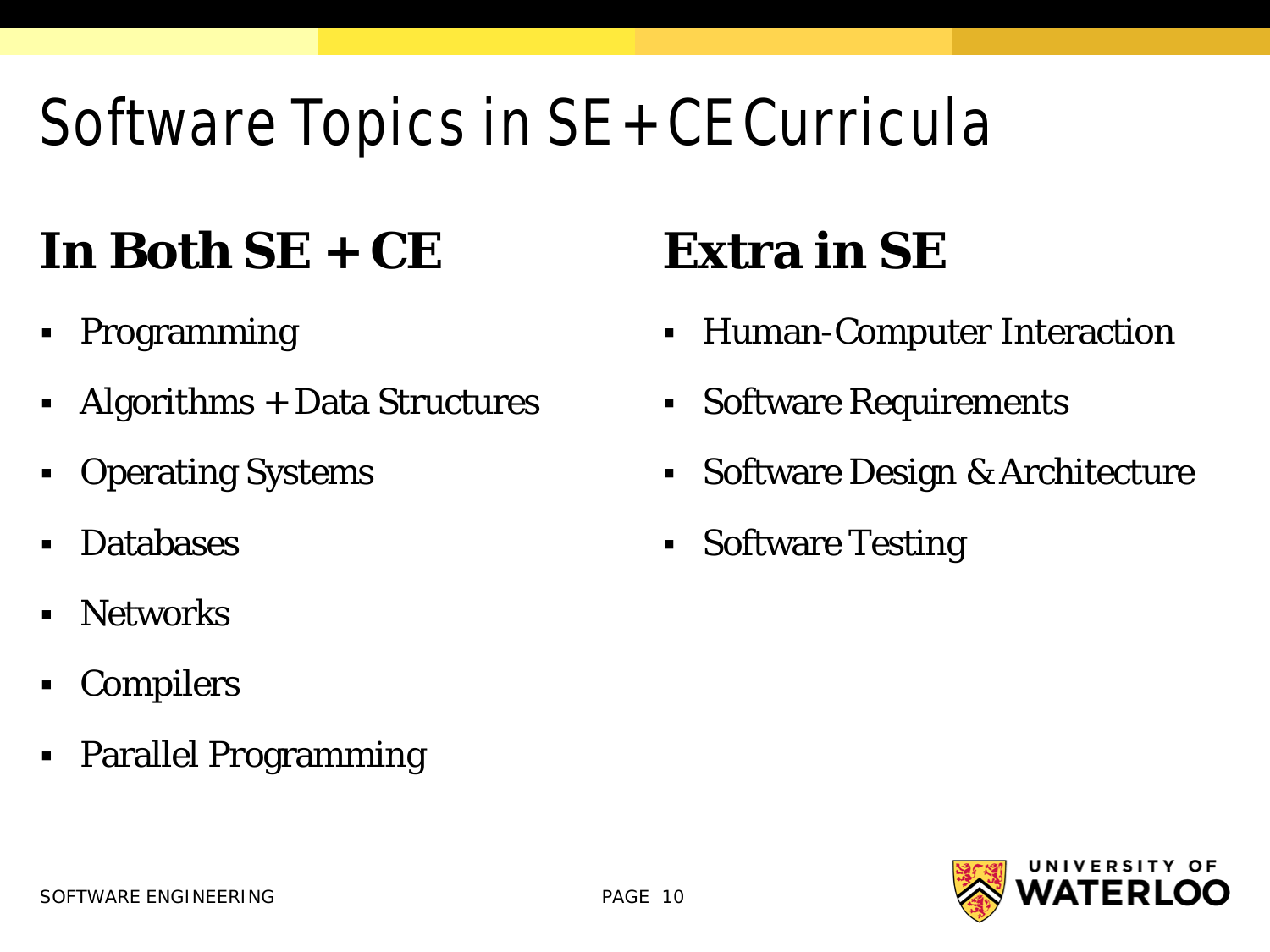### Curriculum Comparison: SE + CS

|                                |                            | <b>Software Eng.</b> | <b>CS</b>         |
|--------------------------------|----------------------------|----------------------|-------------------|
|                                | <b>Math</b>                | 8                    | 7                 |
| <b>Similar</b>                 | Professional               | 3                    | $\mathbf{2}$      |
|                                | <b>Electives</b>           | $\overline{7}$       | 6                 |
|                                |                            |                      |                   |
| <b>More</b><br><b>Software</b> | <b>Software</b>            | 15                   | 23                |
|                                |                            |                      |                   |
|                                | <b>Science</b>             | $\overline{5}$       | $2^{\circ}$       |
| <b>Less</b>                    | <b>Capstone Project</b>    | 3                    | $\mathbf{\Omega}$ |
| Science,<br><b>Hardware</b>    | <b>Hardware / Circuits</b> | 3                    | $\Omega$          |
|                                | <b>Controls</b>            |                      | 0                 |
|                                |                            |                      |                   |

CS students may study these topics, but do not have to.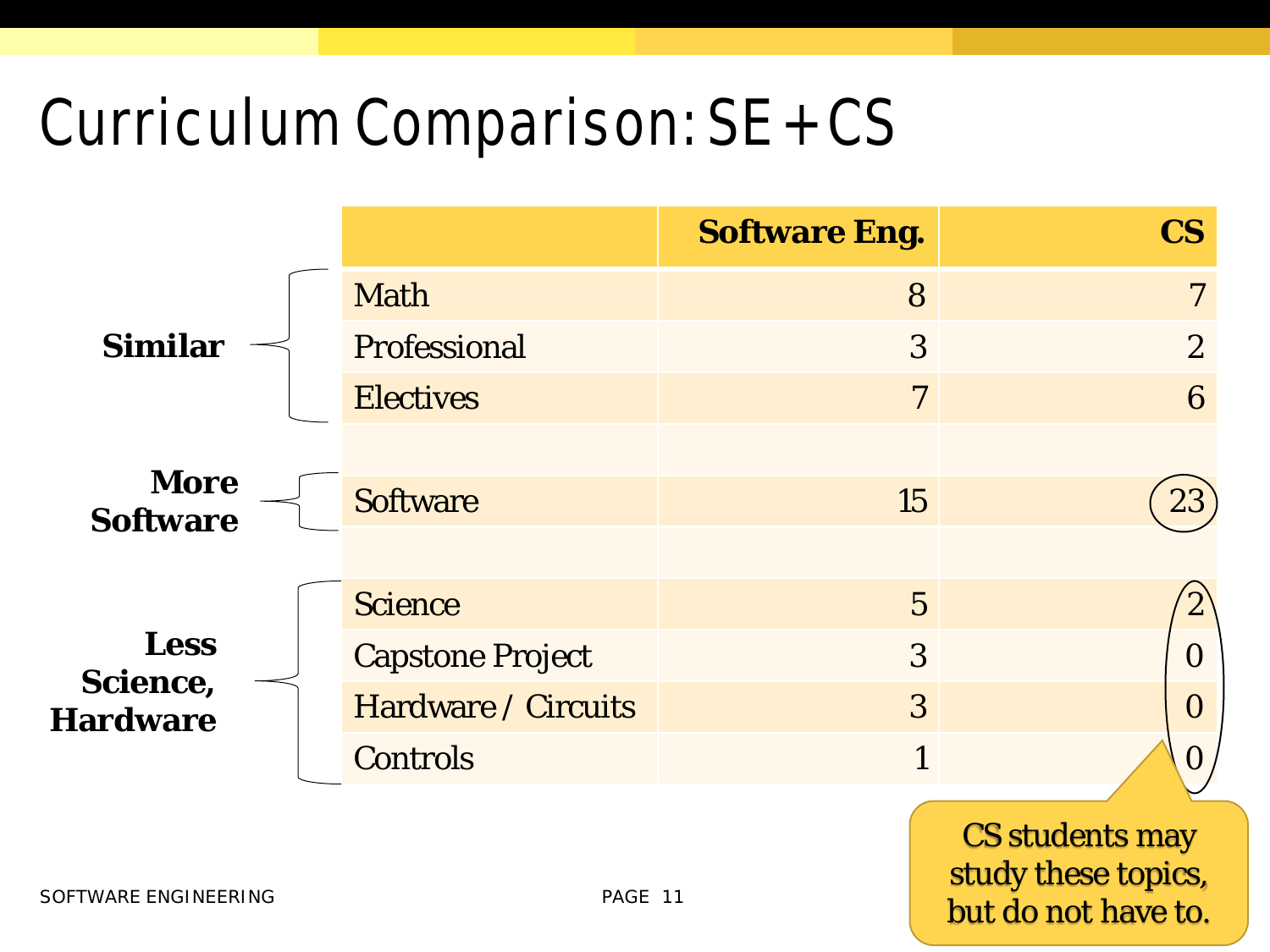### Structure Comparison: SE + CS

#### **Software Engineering**

- **Cohort**-based System
	- 75% of courses with cohort
	- Know your classmates
	- Elected class reps
- **Rigidly** defined core curriculum
	- 75% of courses chosen for you
	- Scheduling pre-determined
	- Enforced technical breadth

#### **Computer Science**

- **Credit**-based System
	- Individual course choice
	- Harder to know classmates
	- No elected class reps
- **Loosely** defined core curriculum
	- Choose courses from short lists
	- Choose your own scheduling
	- Focus on your interests

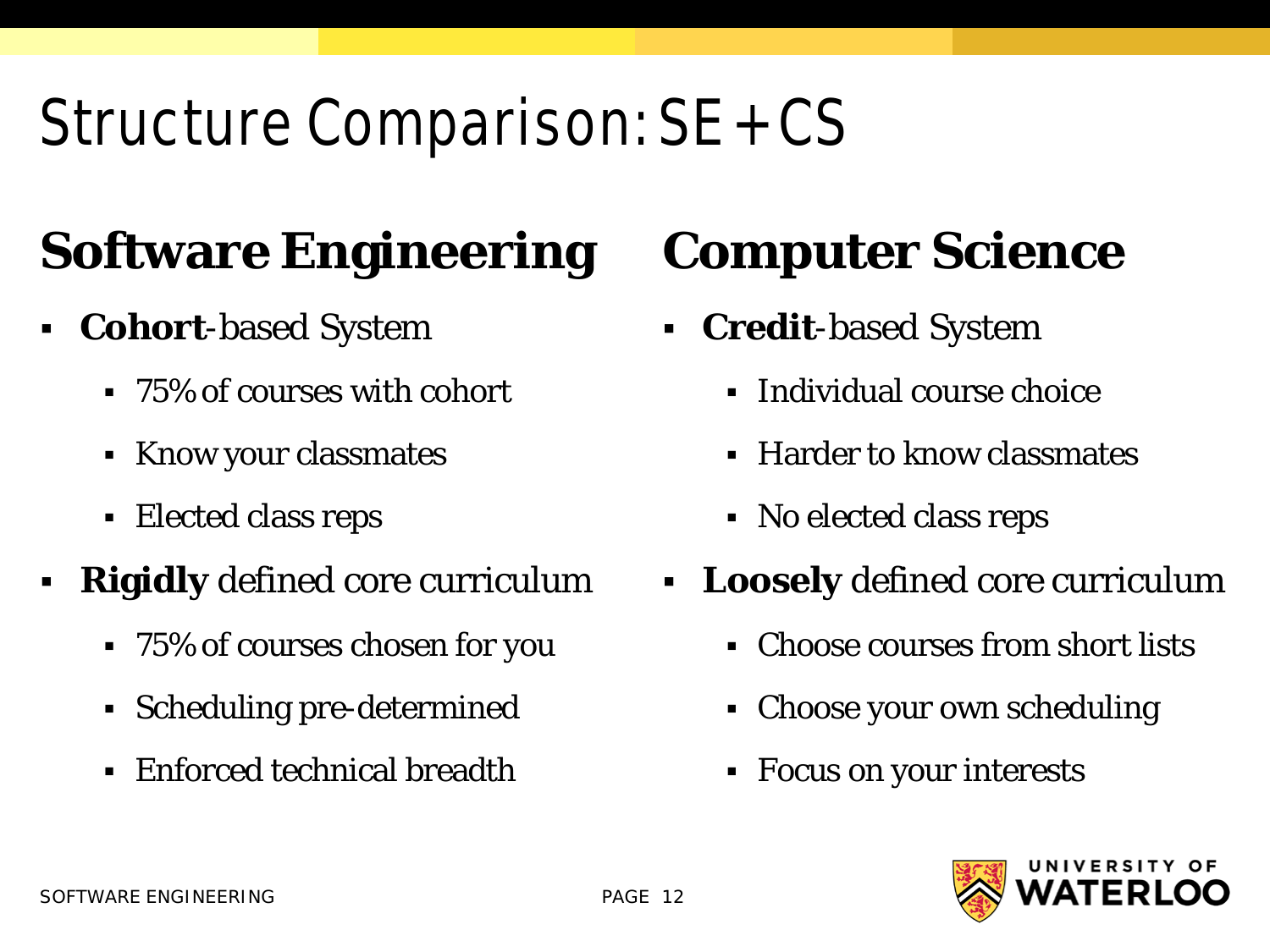## Open-Ended Design Challenges

#### **Textbook Problems**

- Minutes or hours to solve
- Well defined
- Single correct answer
- Possible to be perfect
- Obviously you are good at these

CS students can choose their mixture of textbook + design

#### **Open-Ended Design**

- Weeks or months to solve
- Loosely defined
- Many possible solutions
- All answers have trade-offs
- Make some students nervous

All engineering programs require open-ended design

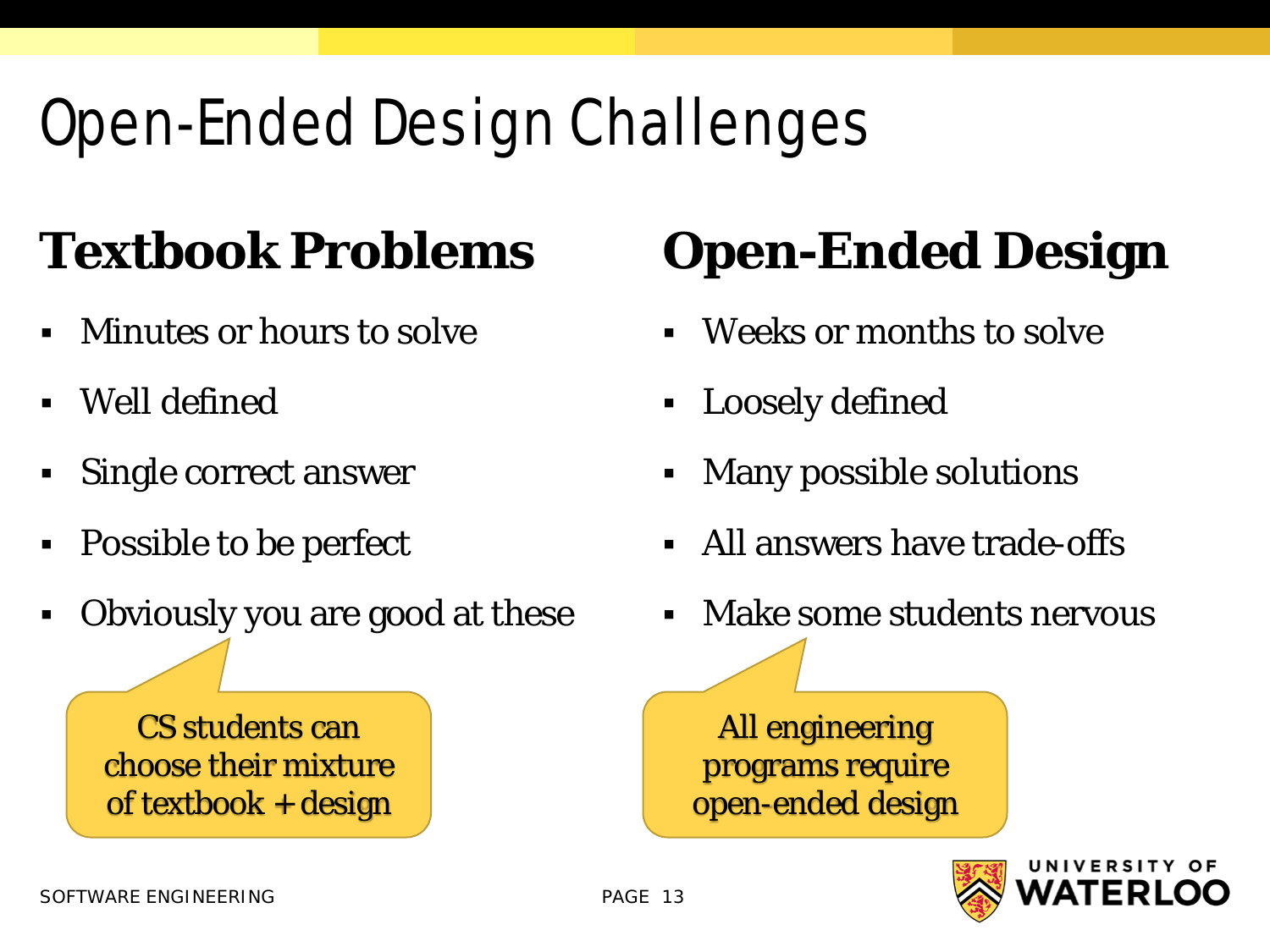## SE Student + Faculty Relations

- Monthly meeting with student class reps + professors
- Teaching quality survey for every course every term
- Student Government:
	- Cohort-level: *Class Reps*
	- SE Program-level: *SE Society*
	- Faculty-level: *Engineering Society & Math Society*
- Graduating students often describe student + faculty relations as a strength of the SE program

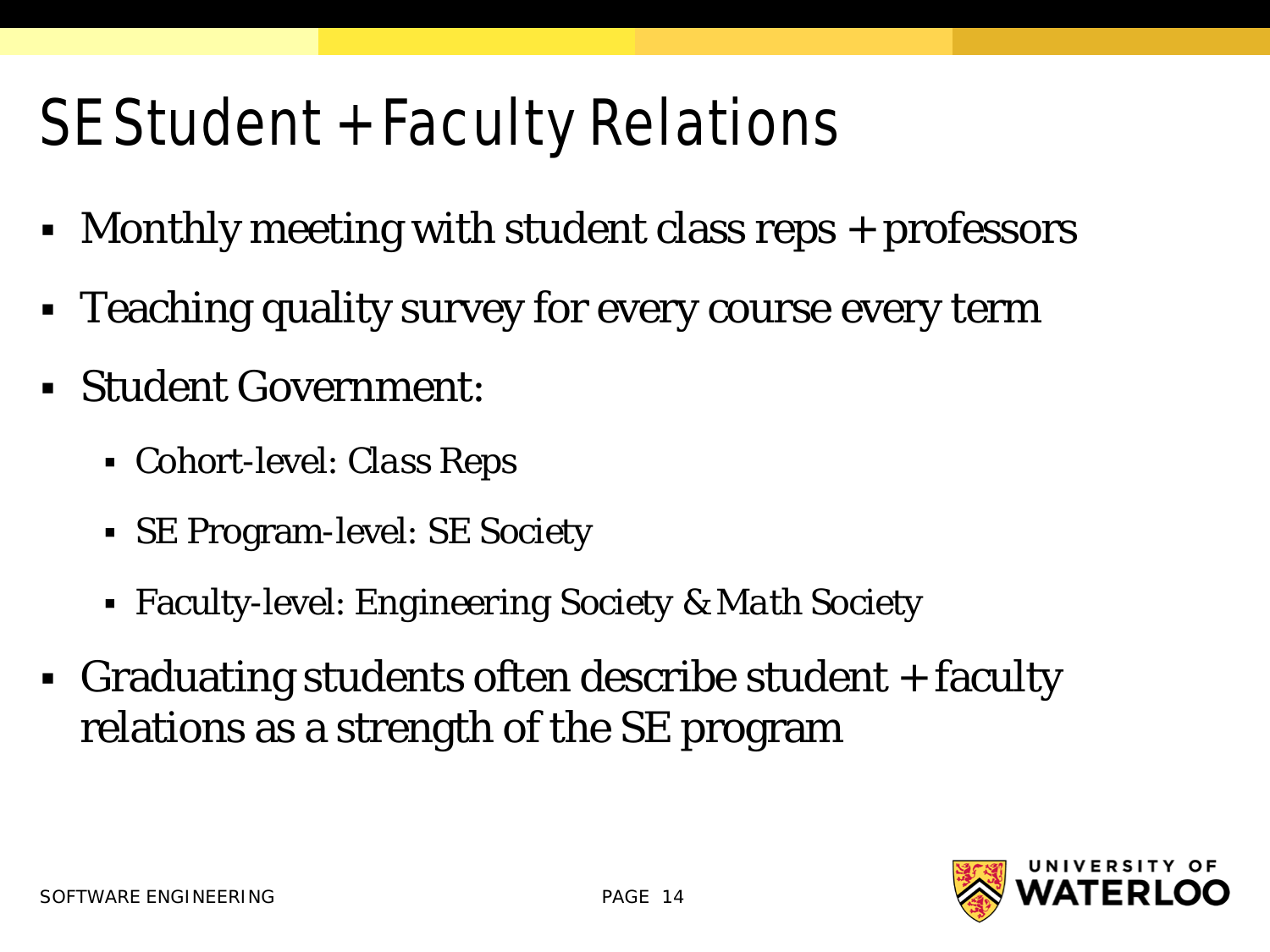## SE Enrichment Opportunities

#### **Curricular Options**

- >50 Technical Elective Courses From ECE + CS
- AI
- Human-Computer Interaction
- Management Sciences
- Sustainability Diploma [*from Faculty of Environment*]
- International Exchange
- And more!

#### **Extra-Curricular**

- Citizen Hacks [*hackathons organized by SE students*]
- UWBluePrint.org [*software for non-profits*]
- Watonomous.ca [*autonomous vehicle team*]
- Game Development Club
- Engineering Competitions
- SE Society / student government

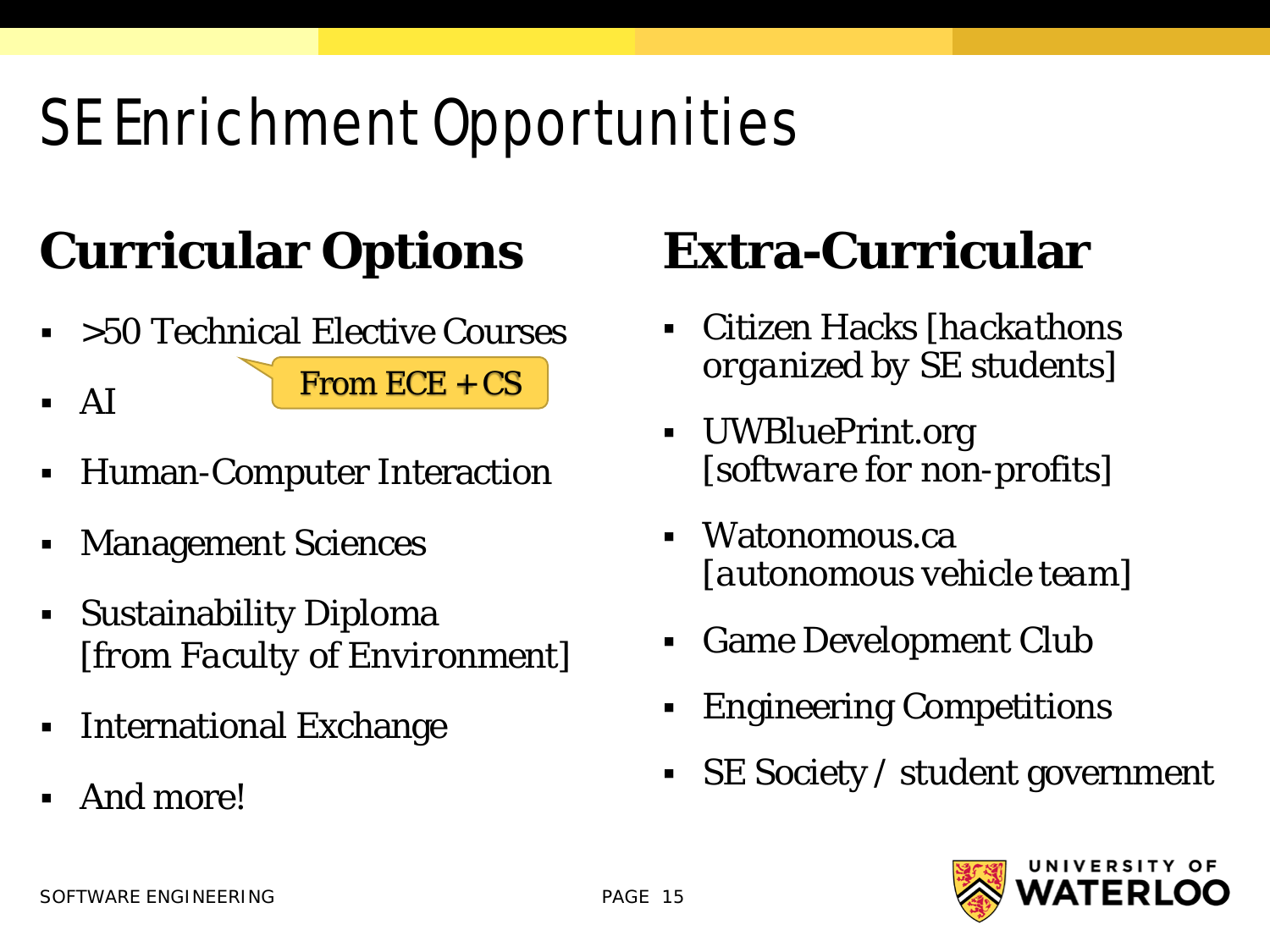## Making Your Decision

- *Employment*
	- All UW programs have good employment outcomes
	- The major tech companies hire from all UW programs: SE, ECE, CS, etc.
	- What you do with your education matters more than which program you are in.
- *Choose SE at Waterloo if you like:*
	- Software
	- Teamwork
	- Open-ended Design Challenges
	- Hardware/Circuits
	- Science
	- Cohort-based system





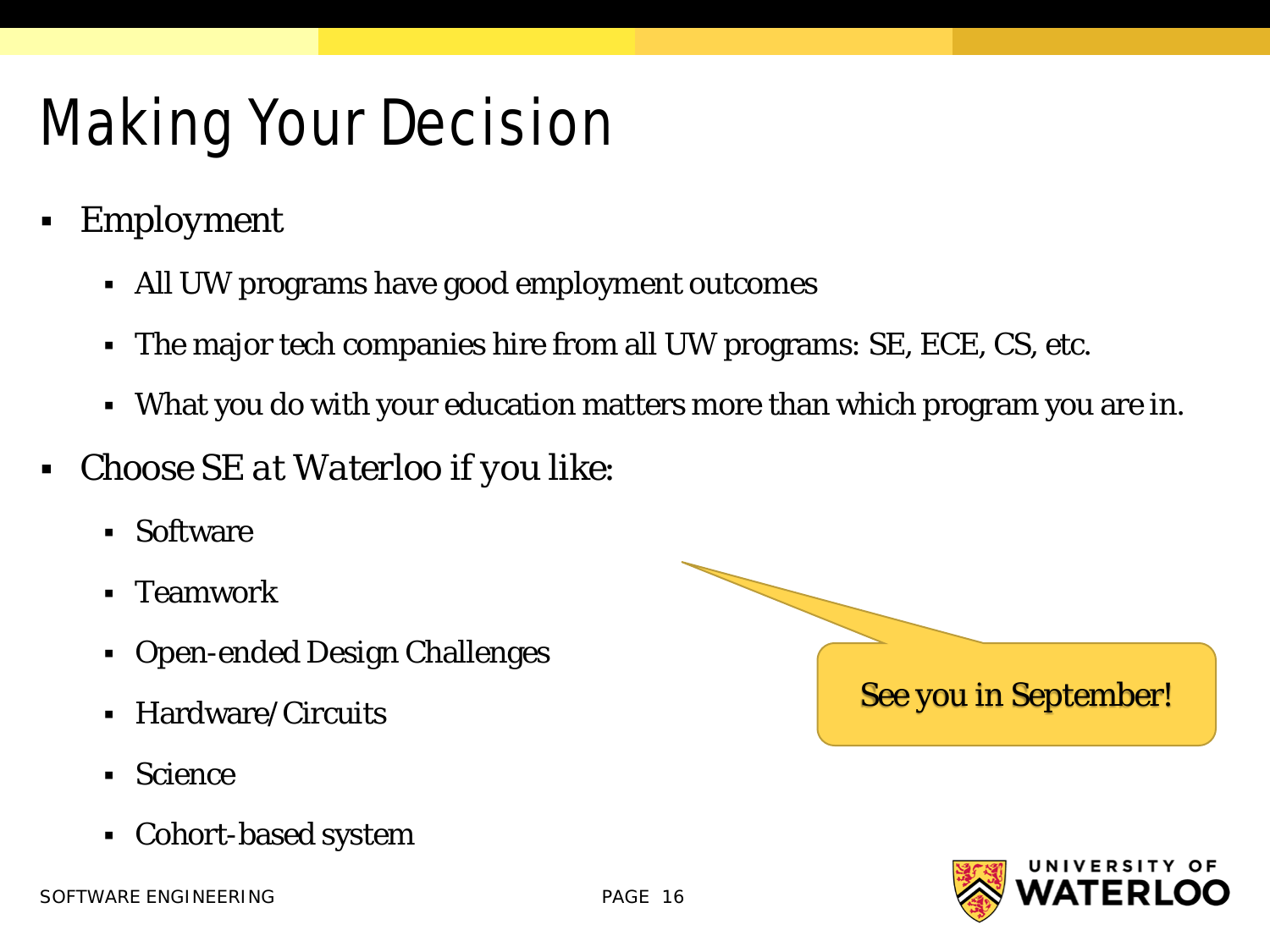

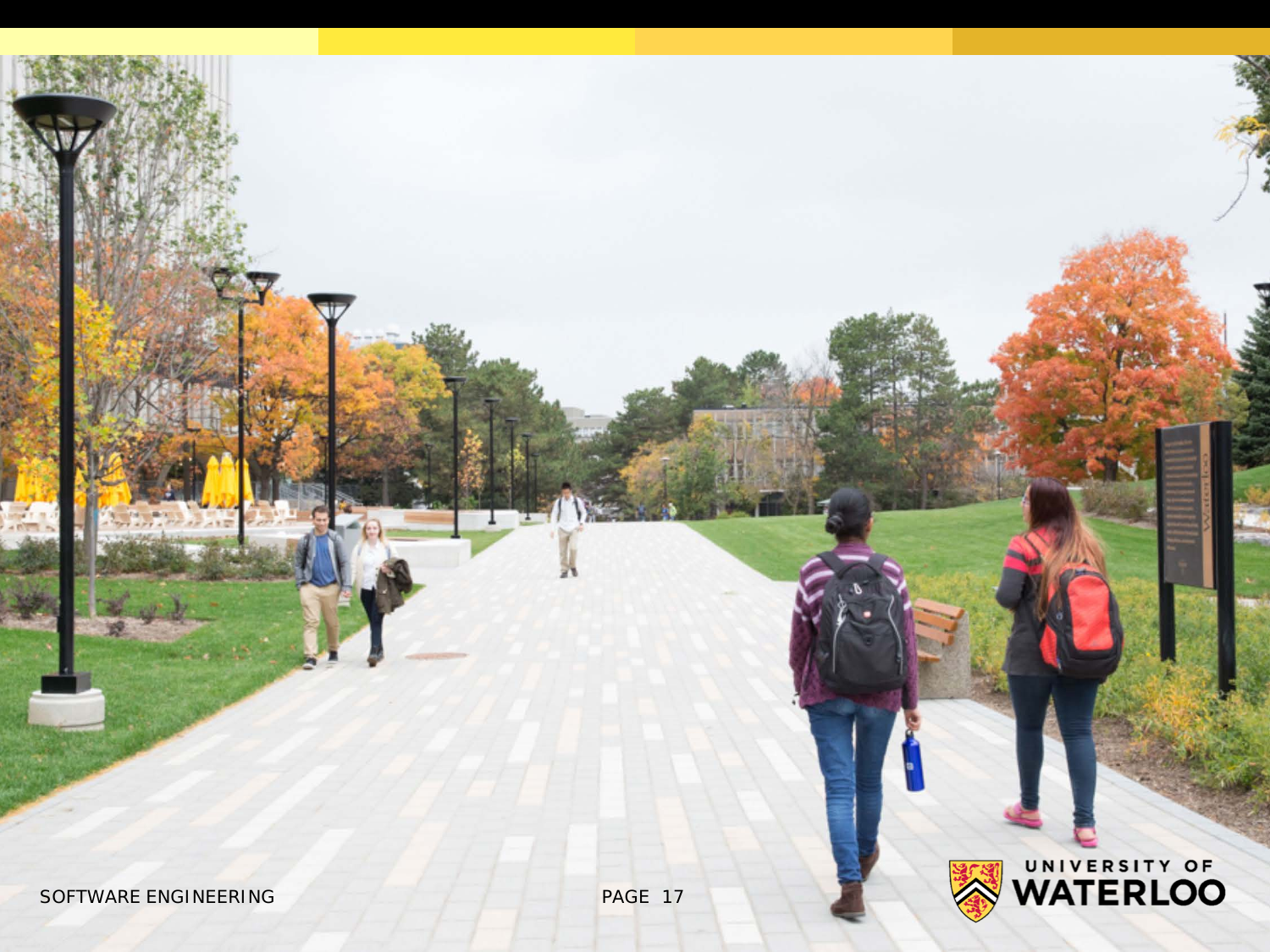## SE Curriculum Links

- [http://ugradcalendar.uwaterloo.ca/page/ENG-Software-](http://ugradcalendar.uwaterloo.ca/page/ENG-Software-Engineering)**Engineering**
- [https://uwaterloo.ca/software-engineering/current](https://uwaterloo.ca/software-engineering/current-undergraduate-students/class-homepages)undergraduate-students/class-homepages
- [https://profbillanderson.com/2013/09/23/engineering](https://profbillanderson.com/2013/09/23/engineering-economics/)economics/

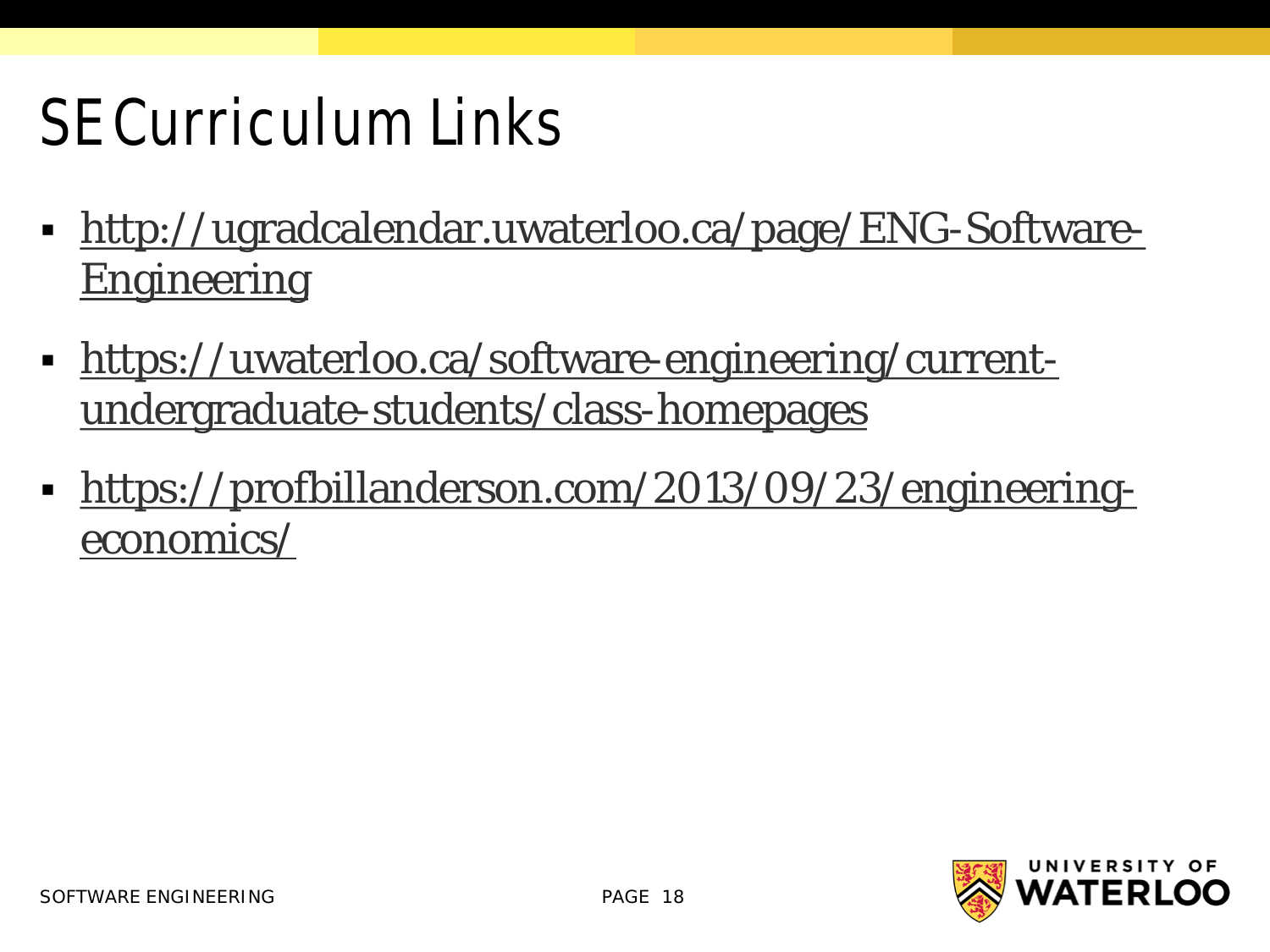## Student Perspectives

- [https://engiegirlsatuwaterloo.wordpress.com/2013/08/29/](https://engiegirlsatuwaterloo.wordpress.com/2013/08/29/computer-engineering-software-engineering-or-computer-science/) computer-engineering-software-engineering-or-computerscience/
- [https://aimango.postach.io/post/university-of-waterloo](https://aimango.postach.io/post/university-of-waterloo-software-engineering-vs-computer-science)software-engineering-vs-computer-science